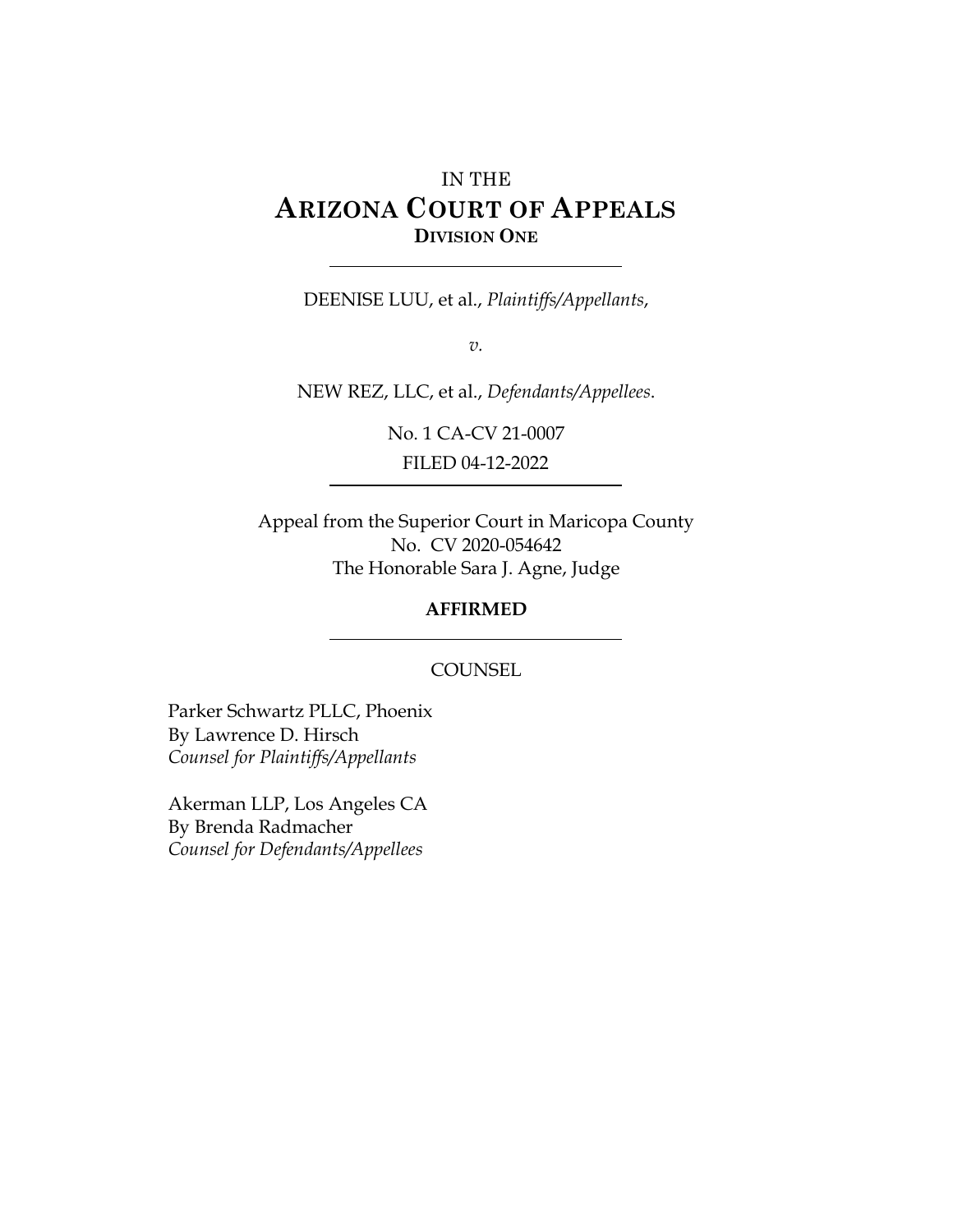#### **OPINION**

Judge Michael J. Brown delivered the opinion of the Court, in which Presiding Judge Randall M. Howe and Judge Brian Y. Furuya joined.

**B R O W N**, Judge:

 $\P$ **1** In this opinion we address the interplay between a bankruptcy discharge of a debt and a lender's ability to foreclose on a deed of trust securing the debt. We hold that a bankruptcy discharge does not commence the limitations period on the lender's ability to foreclose, nor does a bankruptcy discharge trigger an optional acceleration clause, which is exercisable only at the lender's discretion. We also conclude that the nature and extent of a security interest is a matter of state law, and thus Arizona law controls the resolution of this issue.

#### **BACKGROUND**

**¶2** In December 2005, Keith Nguyen signed a promissory note for \$62,300, secured by a second position deed of trust on improved real property ("Property"), which Deenise Luu co-owned. The note was payable in monthly installments with the balance due January 1, 2031. NewRez, LLC dba Shellpoint Mortgage Servicing ("NewRez") is the servicer of the deed of trust and Mortgage Electronic Registration Systems, Inc. ("MERS") is the beneficiary.

 $\textsf{I}$ **3** Sometime in 2011, Nguyen stopped making payments on the note. The deed of trust stated that the lender could accelerate the note "upon the occurrence of a default or anytime thereafter," with "notice if required by law." Neither NewRez, nor its predecessors-in-interest, nor any other authorized party took any affirmative action to accelerate the note, despite Nguyen's default.

 $\P$ **4** In August 2011, Nguyen and Luu (collectively, "Owners") filed a Chapter 7 bankruptcy and received a discharge three months later from the U.S. Bankruptcy Court of the District of Arizona. The bankruptcy proceeding closed in January 2013. In 2020, Owners sent demands to NewRez and MERS (collectively, "Lender") requesting release of the lien on the Property. When Lender declined, Owners filed a complaint in the superior court, alleging that Lender was attempting to retain a lien interest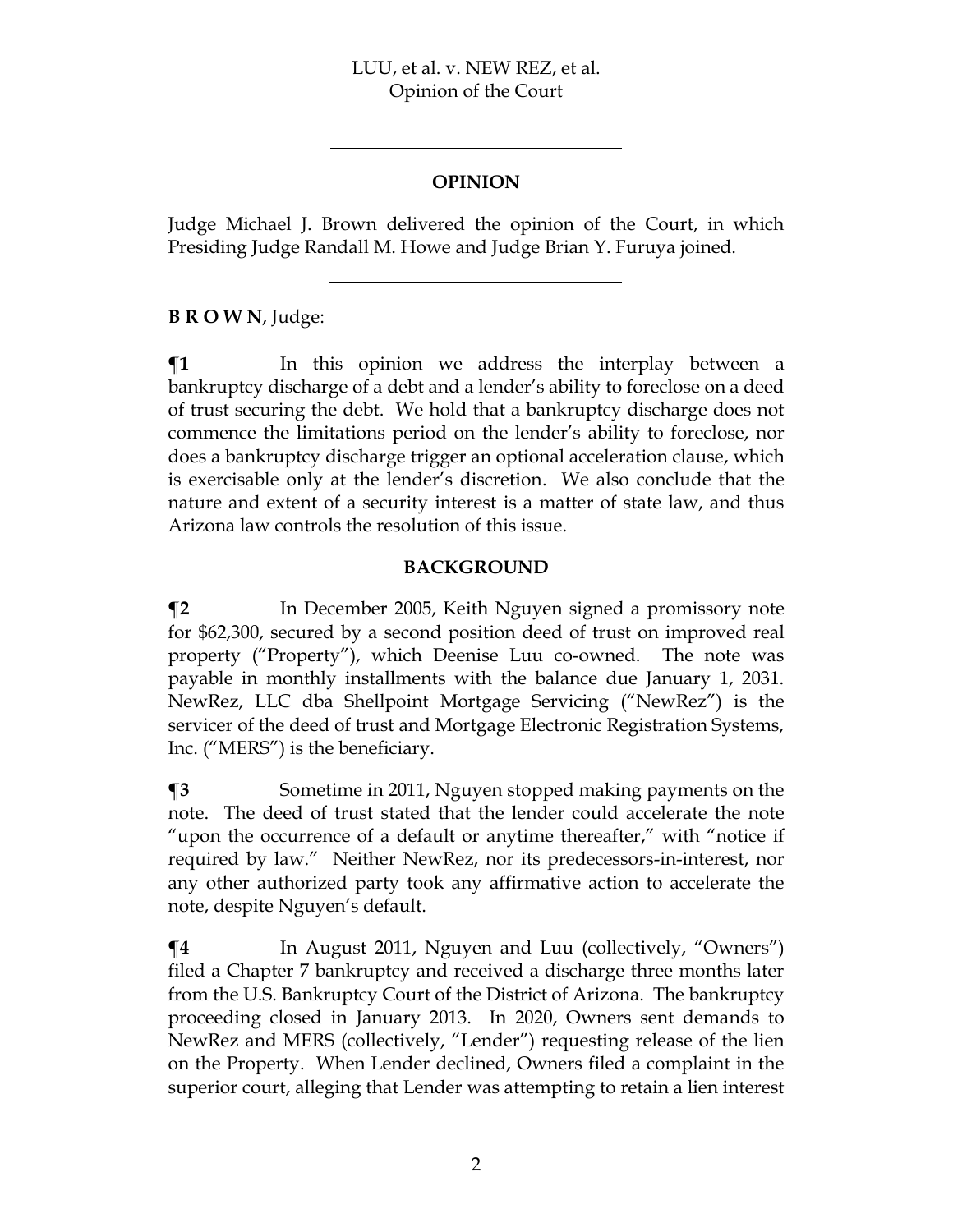after the statute of limitations had run. Owners sought an order quieting title and confirming the invalidity of Lender's lien.

**¶5** Lender moved to dismiss, arguing that a bankruptcy discharge does not trigger the statute of limitations because a discharge does not automatically accelerate a debt. In response, Owners primarily relied on purportedly favorable decisions arising under Washington state law and asked the superior court to adopt Washington's "rule" that a bankruptcy discharge commences the limitations period for *in rem* remedies. Owners also urged the court to follow two unpublished decisions from the Ninth Circuit Court of Appeals holding that the statute of limitations begins on the date of the last installment due before the bankruptcy discharge.

**The superior court concluded that a bankruptcy discharge** does not start the running of the statute of limitations because it does not operate as a maturation of the note. The court therefore dismissed the complaint because, as a matter of law, Owners did not establish that Lender failed to act within the limitations period such that Lender no longer held a valid lien. Owners appealed, and we have jurisdiction under A.R.S. § 12-  $120.21(A)(1)$ .

#### **DISCUSSION**

**¶7** Owners argue the superior court erred in dismissing their complaint based on their position that, under Washington state law and Ninth Circuit unpublished decisions, a bankruptcy discharge operates as a maturation of the note and thus Lender can no longer foreclose on the Property. Lender counters that because a bankruptcy discharge does not change the note's date of maturity under Arizona law, the discharge cannot affect the statute of limitations.

**¶8** We review the dismissal of a complaint under Arizona Rule of Civil Procedure 12(b)(6) de novo. *Coleman v. City of Mesa*, 230 Ariz. 352, 355, ¶ 7 (2012). Generally, we consider only the complaint and its well-pled factual allegations and assume the truth of those allegations. *Cullen v. Auto-Owners Ins. Co.*, 218 Ariz. 417, 419, ¶ 7 (2008). In this case, we also consider the deed of trust, attached to the complaint, because such an exhibit is not outside the pleading. *Coleman*, 230 Ariz. at 356, ¶ 9. When a cause of action accrues is a legal question, which we also review de novo. *Mertola, LLC v. Santos*, 244 Ariz. 488, 490, ¶ 8 (2018).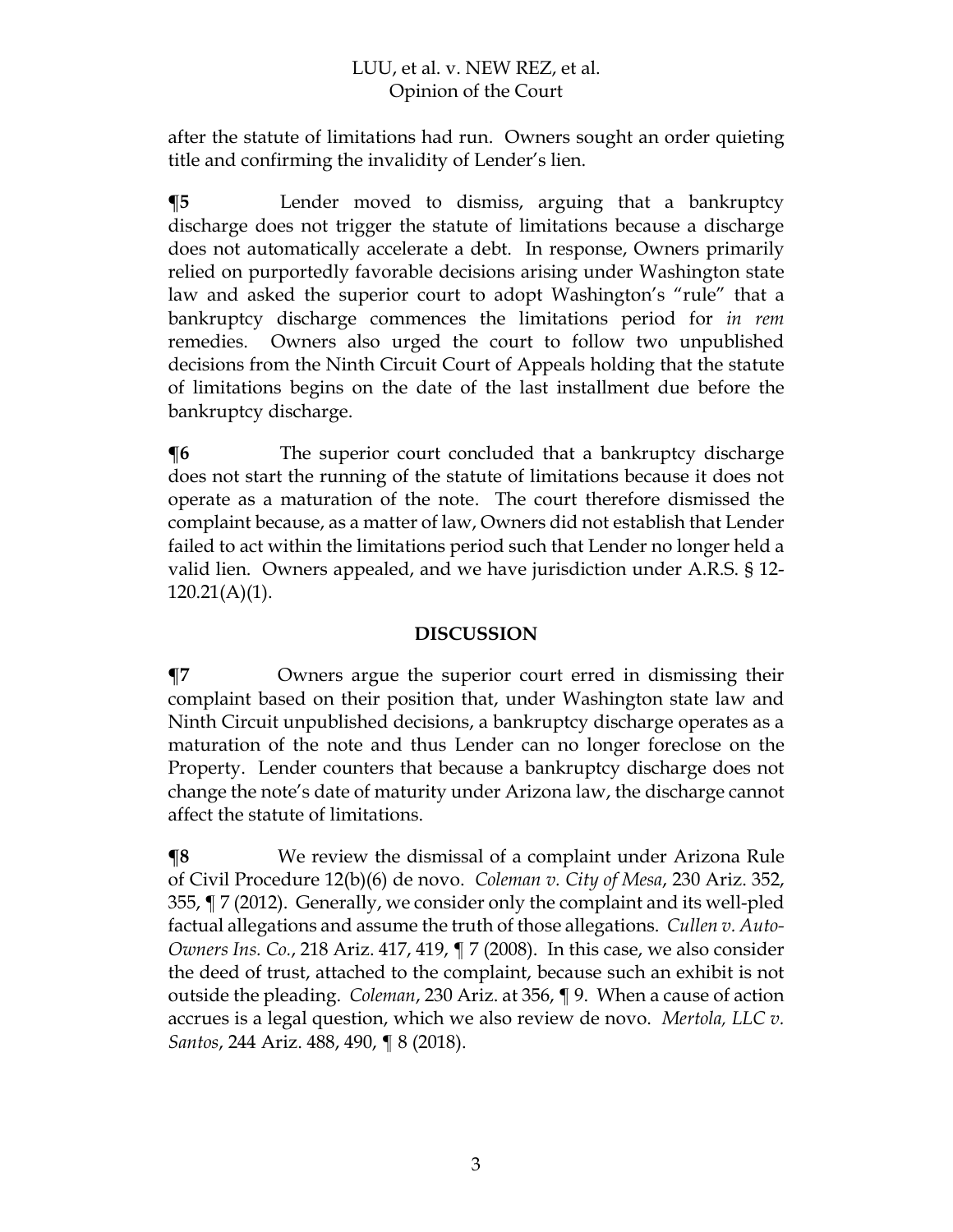#### **A. Statute of Limitations**

**¶9** Arizona has a six-year statute of limitation for a debt action based on a written contract. A.R.S. § 12-548(A)(1). The limitations period to execute on a deed of trust is the same one that applies to the underlying promissory note. A.R.S. § 33-816 ("[A] trustee's sale of trust property under a trust deed shall be made, or any action to foreclose a trust deed . . . shall be commenced, within the period prescribed by law for the commencement of an action on the contract secured by the trust deed."); *see also De Anza Land & Leisure Corp. v. Raineri*, 137 Ariz. 262, 266 (App. 1983).

**[10** A bankruptcy discharge extinguishes the debtor's personal liability, thereby barring a lender from an action *in personam* against the debtor. *See Diaz v. BBVA USA*, 61 Ariz. Cases Digest 10, ¶ 15 (App. Jan. 7, 2022); *see also Shaffer v. Heitner*, 433 U.S. 186, 199 (1977) (noting that an action *in personam* "impose[s] a personal obligation on the defendant in favor of the plaintiff"). "But a bankruptcy discharge does not extinguish a lien or other security agreement associated with the underlying obligation or bar an *in rem* suit to enforce it." *Diaz*, 61 Ariz. Cases Digest at ¶ 15; *see also Shaffer*, 433 U.S. at 199 (explaining that an action *in rem* "is limited to the property that supports jurisdiction and does not impose a personal liability on the property owner"). Thus, a bankruptcy discharge does not preclude an action to foreclose on a deed of trust. *Stewart v. Underwood*, 146 Ariz. 145, 146, 148 (App. 1985); *see also In re Garske*, 287 B.R. 537, 542 (B.A.P. 9th Cir. 2002) (holding that when a lender has a secured interest in property, the lender's *in rem* remedies survive a bankruptcy discharge, even though the debtor's personal liability is extinguished).

**¶11** "[T]he statute of limitations on a home equity line of credit with a defined maturity date 'commences on the due date of each matured but unpaid installment . . . .'" *Webster Bank NA v. Mutka*, 250 Ariz. 498, 499, ¶ 1 (App. 2021) (citation omitted). In contrast, when an installment contract (like the one here) contains an optional acceleration clause, the limitations period for unmatured future installments "commences on the date the creditor exercises the optional acceleration clause." *Navy Fed. Credit Union v. Jones*, 187 Ariz. 493, 494 (App. 1996); *Webster Bank NA*, 250 Ariz. at 500, ¶ 9; *see also Diaz*, 61 Ariz. Cases Digest at ¶¶ 11–12 (explaining that *Navy Federal Credit Union* and *Webster Bank* apply to secured installment debts "and that the statute of limitations to enforce the debt does not begin to run on future, unmatured installments due until the lender accelerates the debt"). Accordingly, absent acceleration, "a secured lender has until the maturity of the note or deed of trust to exercise his remedies in enforcing his secured interest." *Diaz*, 61 Ariz. Cases Digest at ¶ 20.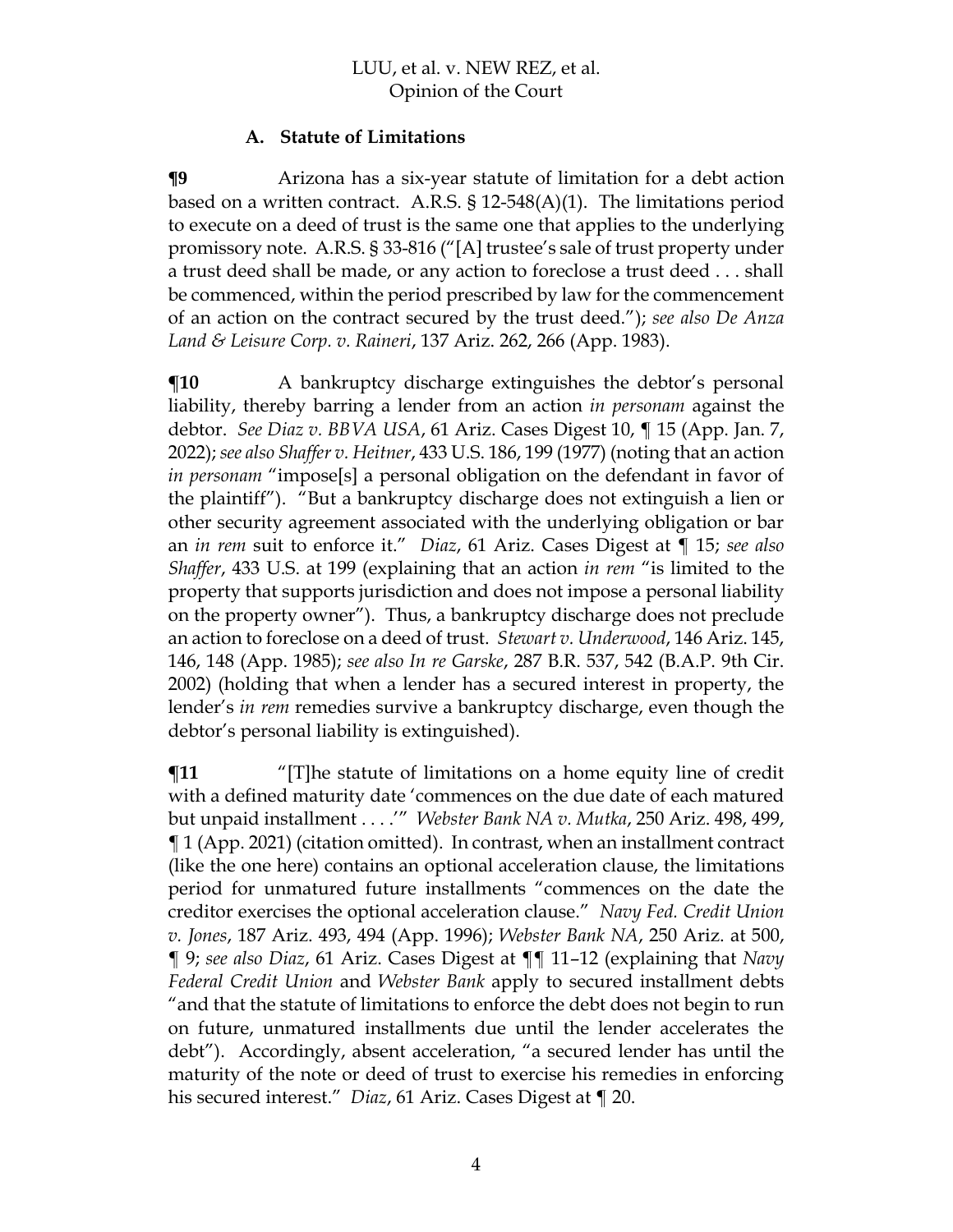**¶12** Owners argue that a bankruptcy discharge acts as a maturation of the note and thus triggers the statute of limitations. As this court previously concluded, however, "a valid pre-bankruptcy lien that is not avoided during the bankruptcy proceedings survives those proceedings *unaffected*." *Stewart*, 146 Ariz. at 146 (emphasis added); *see also Diaz*, 61 Ariz. Cases Digest at ¶ 19. Owners' bankruptcy discharge did not alter the terms of the promissory note or deed of trust, and Lender maintains its right to enforce its security interest. *See Diaz*, 61 Ariz. Cases Digest at ¶ 16 (holding that while a borrower's personal obligation is discharged in bankruptcy, "the deed of trust [the borrower] executed to secure that personal obligation [is] not extinguished" and the lender "retains whatever rights arise under the deed of trust *in rem*[,] . . . including foreclosure").

**¶13** Nyguen's promissory note matures on January 1, 2031. The 2011 bankruptcy discharge did not extinguish the debt; it simply barred Lender from recovering against Nyguen personally. The debt remains, and so does Lender's security interest in the Property. And because the bankruptcy discharge did not affect Lender's ability to foreclose, it did not change the note's maturation date.

#### **B. Acceleration Clause**

**¶14** Owners argue that because the bankruptcy discharge relieved them of all future payments on the note after the discharge, the Lender's power to accelerate the debt became irrelevant because no future payment obligations existed to accelerate. And at oral argument before this court, Owners' counsel stressed that a debt is not due unless it is personally enforceable against the debtor. But this position conflates the *existence* of a debt with its *enforceability*. As noted, a debtor's bankruptcy discharge does not eliminate the debtor's debts. *See Stewart*, 146 Ariz. at 148; *Diaz*, 61 Ariz. Cases Digest at ¶¶ 15–16. Instead, a bankruptcy discharge "operates as an injunction" preventing lenders from taking any action "to collect . . . any such debt as a personal liability of the debtor." 11 U.S.C.  $\S$  524(a)(2). Because a bankruptcy discharge does not eliminate the debt under an installment contract, each installment continues to become due under the original contract. Though the discharge injunction bars the lender under that contract from collecting on those installments against the debtor personally, the installments remain operative to inform the parties' rights regarding the use of *in rem* remedies against the security. As such, a lender's acceleration powers are preserved even after a bankruptcy discharge.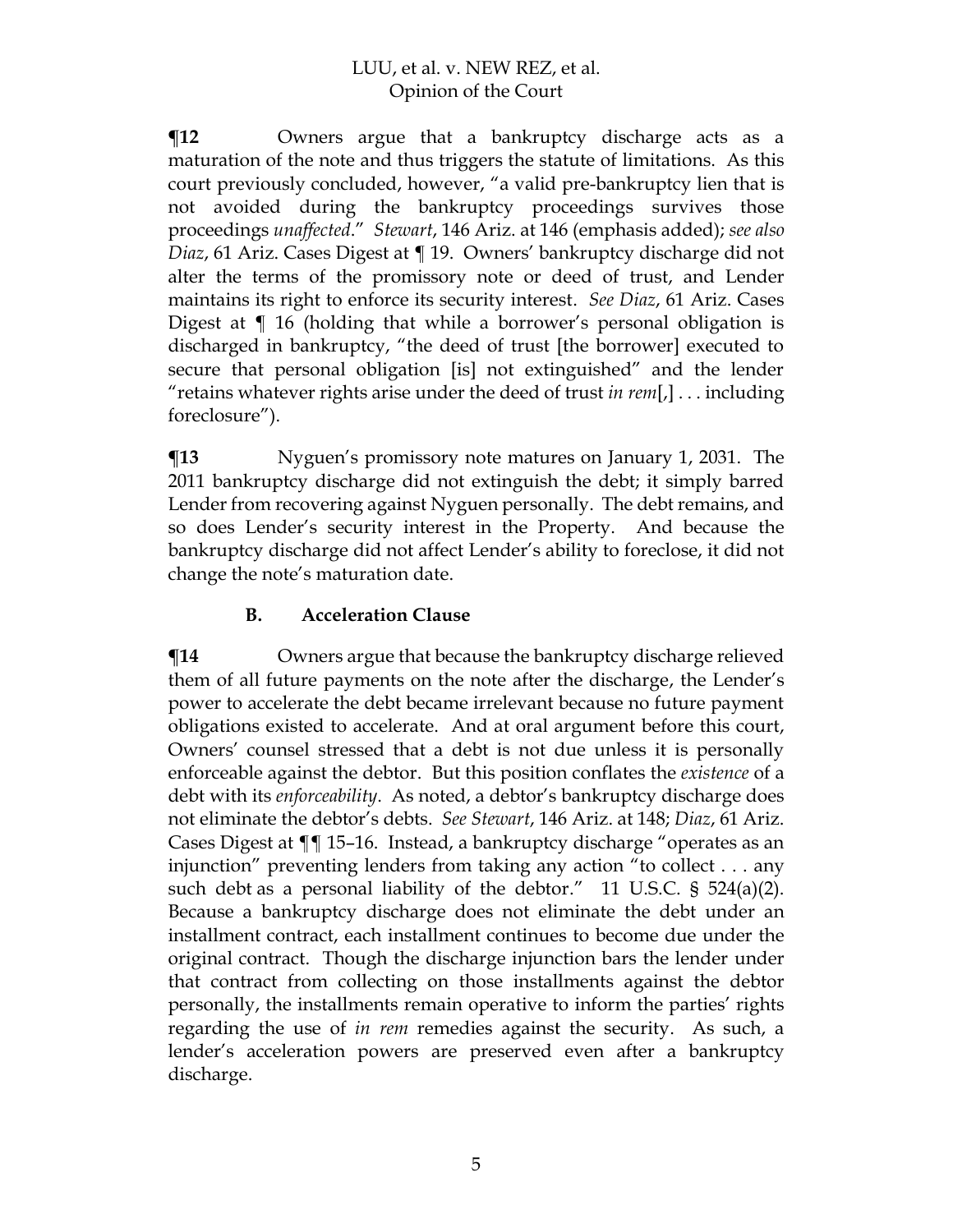**¶15** Further, Owners' argument mistakenly assumes that a discharge can effectively cause an acceleration without any action or notice to either party thereof. An acceleration clause, however, is only "exercisable at the lender's option." *Browne v. Nowlin*, 117 Ariz. 73, 75 (1977). To invoke an acceleration clause, the lender "must undertake some affirmative act to make clear to the debtor it has accelerated the obligation." *Baseline Fin. Servs. v. Madison*, 229 Ariz. 543, 544, ¶ 8 (App. 2012). Such an act may include demanding full payment before the maturity date or foreclosing on the property. *Andra R. Miller Designs LLC v. US Bank NA*, 244 Ariz. 265, 270, ¶ 15 (App. 2018). Nothing under Arizona law indicates that a bankruptcy discharge is an affirmative act on behalf of the lender that accelerates the debt or otherwise triggers the statute of limitation. *See Diaz*, 61 Ariz. Cases Digest at ¶ 20 ("Arizona requires that the lender take affirmative steps to accelerate the debt to trigger the statute of limitations.").

**The** As long as the lender may exercise the acceleration clause, the statute of limitations does not begin to run until the lender does so. *See Andra R. Miller*, 244 Ariz. at 270, ¶ 15; *see also Diaz*, 61 Ariz. Cases Digest at ¶ 20 (holding that if a lender does not invoke an acceleration clause, "a secured lender has until the maturity of the note or deed of trust to exercise his remedies in enforcing his secured interest"). Here, although Owners' bankruptcy discharge prohibits Lender from accelerating the debt by demanding full payment from Nguyen personally, the discharge did not nullify the acceleration clause entirely. Lender retains the right to accelerate the debt by initiating foreclosure proceedings.

## **C. Question of State Law**

**¶17** Owners argue we should follow Washington state law and two unpublished Ninth Circuit district court decisions to lead us to conclude that a bankruptcy discharge acts as a maturation of a debt. Owners also contend that the effect of bankruptcy discharge on a state's limitations period is a matter of federal law, and under the supremacy clause, the superior court was required to follow the two Ninth Circuit decisions.

**The EXT** We Where a matter concerns the nature and extent of a security interest—like the applicability of a statute of limitations to a deed of trust such issues are determined by state law, not federal bankruptcy law. *See In re Bering Trader, Inc.*, 944 F.2d 500, 502 (9th Cir. 1991). Nothing indicates "that Congress intended the bankruptcy discharge to interfere with state statutes of limitation." *Stewart,* 146 Ariz. at 150. And in reviewing matters of state law, state courts are "not bound by decisions of federal circuit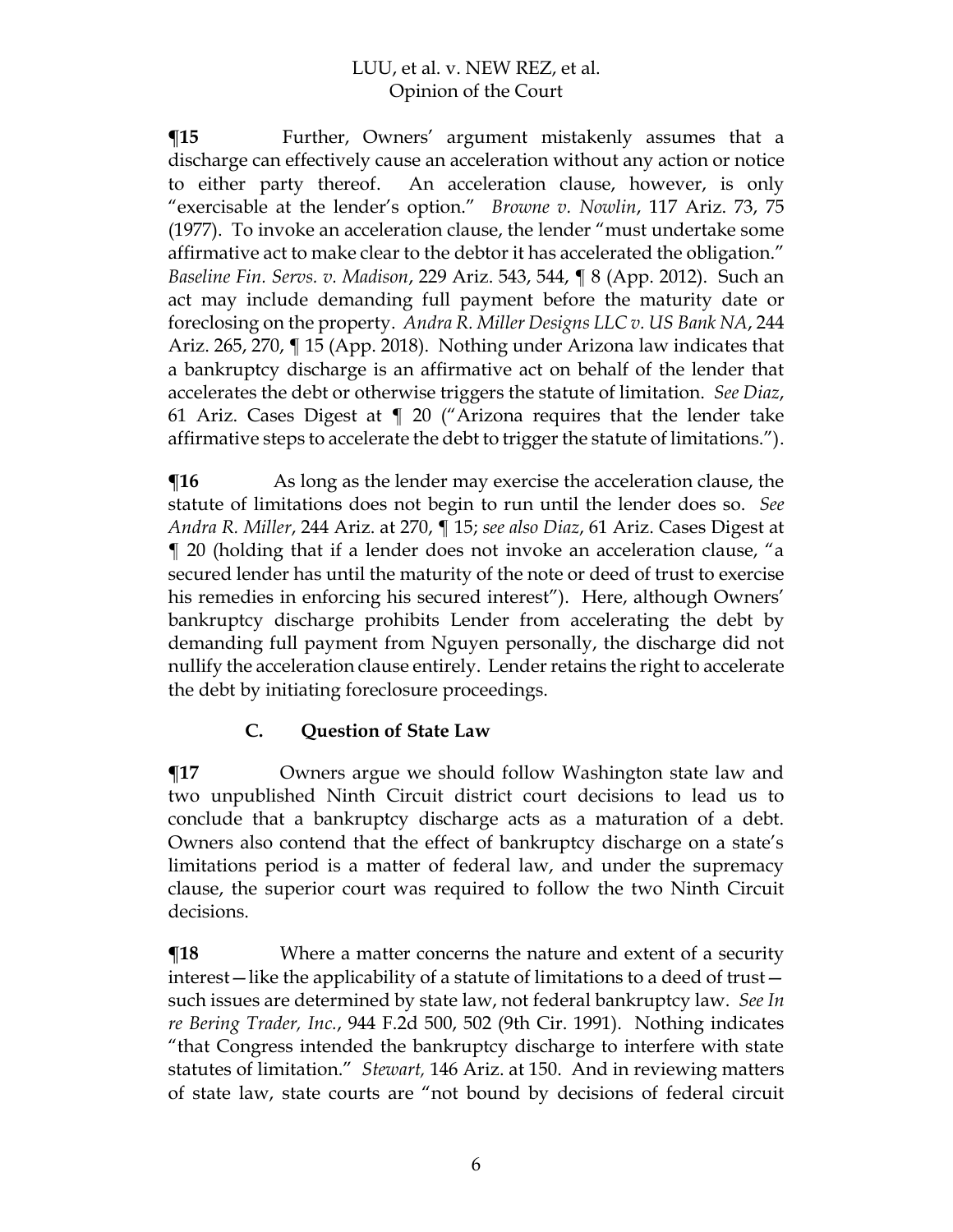courts." *Weatherford ex rel. Michael L. v. State*, 206 Ariz. 529, 533, ¶ 9 (2003); *see also In re Bartoni-Corsi Produce, Inc.*, 130 F.3d 857, 861 (9th Cir. 1997) (explaining that federal courts interpreting state law issues are "bound by decisions of the state's highest court," and "[i]n the absence of such a decision, a federal court must predict how the highest state court would decide the issue using intermediate appellate court decisions, decisions from other jurisdictions, statutes, treatises, and restatements as guidance" (citation omitted)). Because the issue at hand concerns both the nature and extent of an Arizona security interest and the application of Arizona's statute of limitations, Arizona state law alone is controlling.

**¶19** Moreover, even if federal law were applicable in this case, the unpublished Ninth Circuit decisions Owners rely on interpreted Washington state law, not federal law. *See In re Hernandez*, 820 F. App'x 593, 594 (9th Cir. 2020) (mem. decision) (holding that Washington law controls the statute of limitations following a bankruptcy discharge and the bankruptcy court "was not free to ignore" that law); *Jarvis v. Fed. Nat'l Mortg. Ass'n.*, 726 F. App'x 666, 667 (9th Cir. 2018) (mem. decision) (finding no reason to "disregard Washington courts' interpretation of the state statute of limitations"). And more importantly, a recent Washington Court of Appeals opinion held that these federal cases misinterpreted Washington law. *See Copper Creek (Marysville) Homeowners Assoc. v. Kurtz*, 502 P.3d 865, 873, 875–77, ¶¶ 26, 34–41 (Wash. App. 2022) (holding that both *Hernandez*  and *Jarvis* erroneously interpreted Washington law on when the statute of limitations begins to run on a deed of trust after a bankruptcy discharge).

**¶20** Owners argue that because Washington and Arizona have similar statutory and common law rules related to promissory notes and deeds of trust, we should adopt Washington's rule that a bankruptcy discharge operates as a maturation of the debt. *See Edmundson v. Bank of Am.*, 378 P.3d 272, 277–78, ¶¶ 39–40 (Wash. App. 2016) (implicitly holding that a bankruptcy discharge triggers the statute of limitations because debtors no longer have personal liability under the note). As noted, to the extent it may have been the rule previously, that no longer appears to be the case in Washington. *Copper Creek*, 502 P.3d at 877, ¶ 41 ("*Edmundson*  does not stand for the proposition that bankruptcy discharge of personal liability of the debtor accelerates the obligation on an installment note or commences the statute of limitations on both the outstanding balance of the note and on enforcement of the [deed of trust].").

**¶21** Indeed, Washington law now seems to track Arizona law: "the statute of limitations runs on each installment of a promissory note from the date it is due." *Id.* at ¶ 39. Regardless, Arizona law controls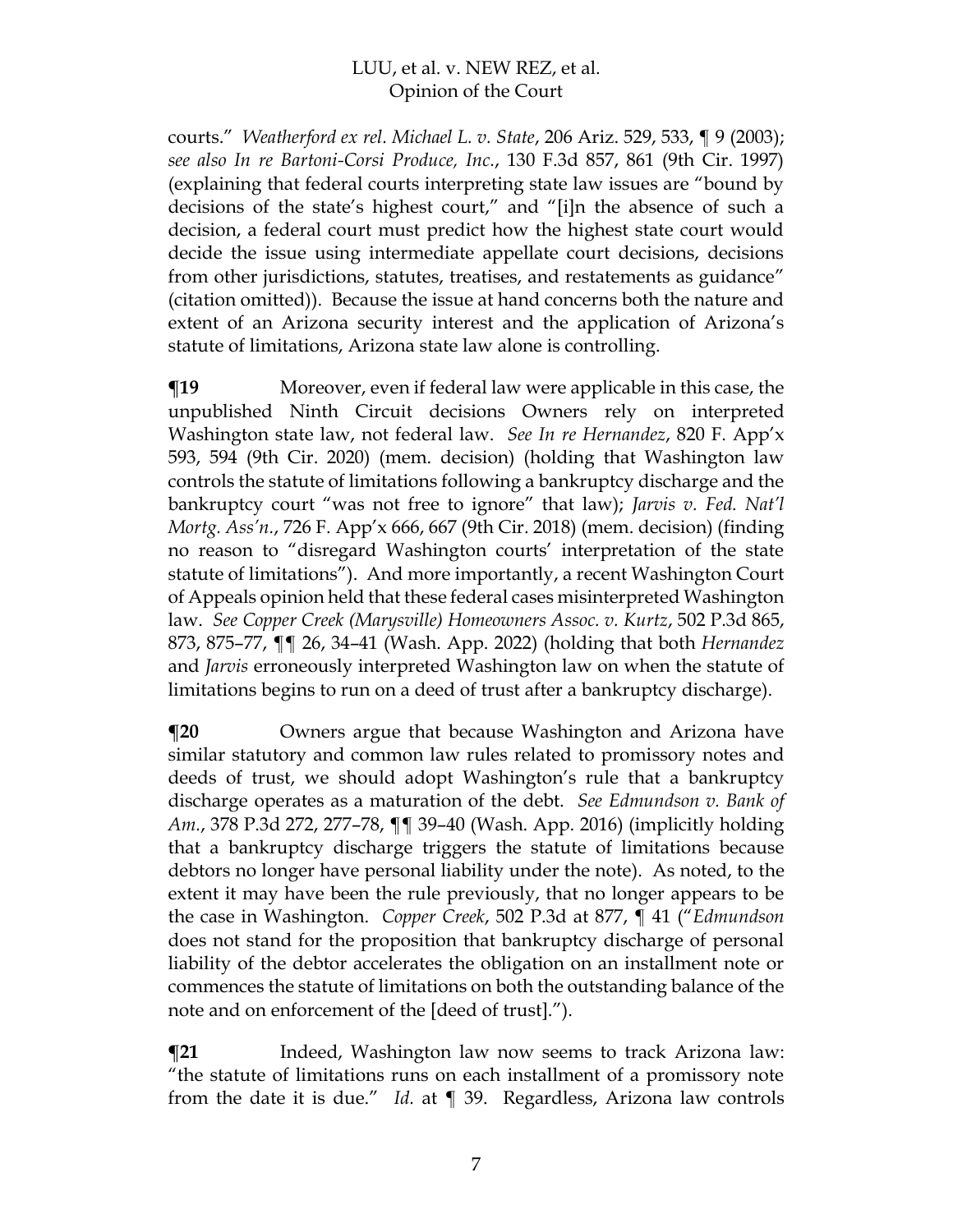resolution of the issues presented in this appeal. And in Arizona, a bankruptcy discharge does not constitute an acceleration of the promissory note or otherwise commence the six-year statute of limitations.

## **D. Reaffirmation and Acknowledgment**

**¶22** Owners argue that Lender should have sought a reaffirmation or acknowledgment because doing so would place both parties in the same position as if the bankruptcy discharge had not occurred, and the failure to do so "has consequences." A reaffirmation is an agreement by the debtor to be bound by the terms of a pre-bankruptcy petition contract (debt). *In re Mandrell*, 50 B.R. 593, 595 (Bankr. M.D. Tenn. 1985). A signed acknowledgment of a debt and willingness to pay it removes the applicable statute of limitations. *De Anza Land & Leisure Corp.*, 137 Ariz. at 266–67.

**¶23** Owners, however, have not indicated they would have been agreeable to either remedy or that they proposed such arrangements to Lender. Reaffirmation and acknowledgement are devices solely within the debtor's purview; they cannot abrogate acceleration and foreclosure, which are solely within the lender's discretion. *Browne*, 117 Ariz. at 75. As such, that a lender might have considered negotiating other remedies with a debtor does not eliminate its own ability to exercise the acceleration clause within the statutory period. Owners have cited no authority, and we can find none, suggesting that failure to seek a reaffirmation or acknowledgment may impair a lender's ability to exercise an optional acceleration clause before maturation of the promissory note.

## **E. Attorneys' Fees**

**¶24** Both parties request attorneys' fees incurred on appeal under A.R.S. § 12-341.01(A). We deny Owners' request because they have not prevailed on appeal. In our discretion, we award Lender reasonable fees, together with taxable costs, subject to compliance with ARCAP 21.